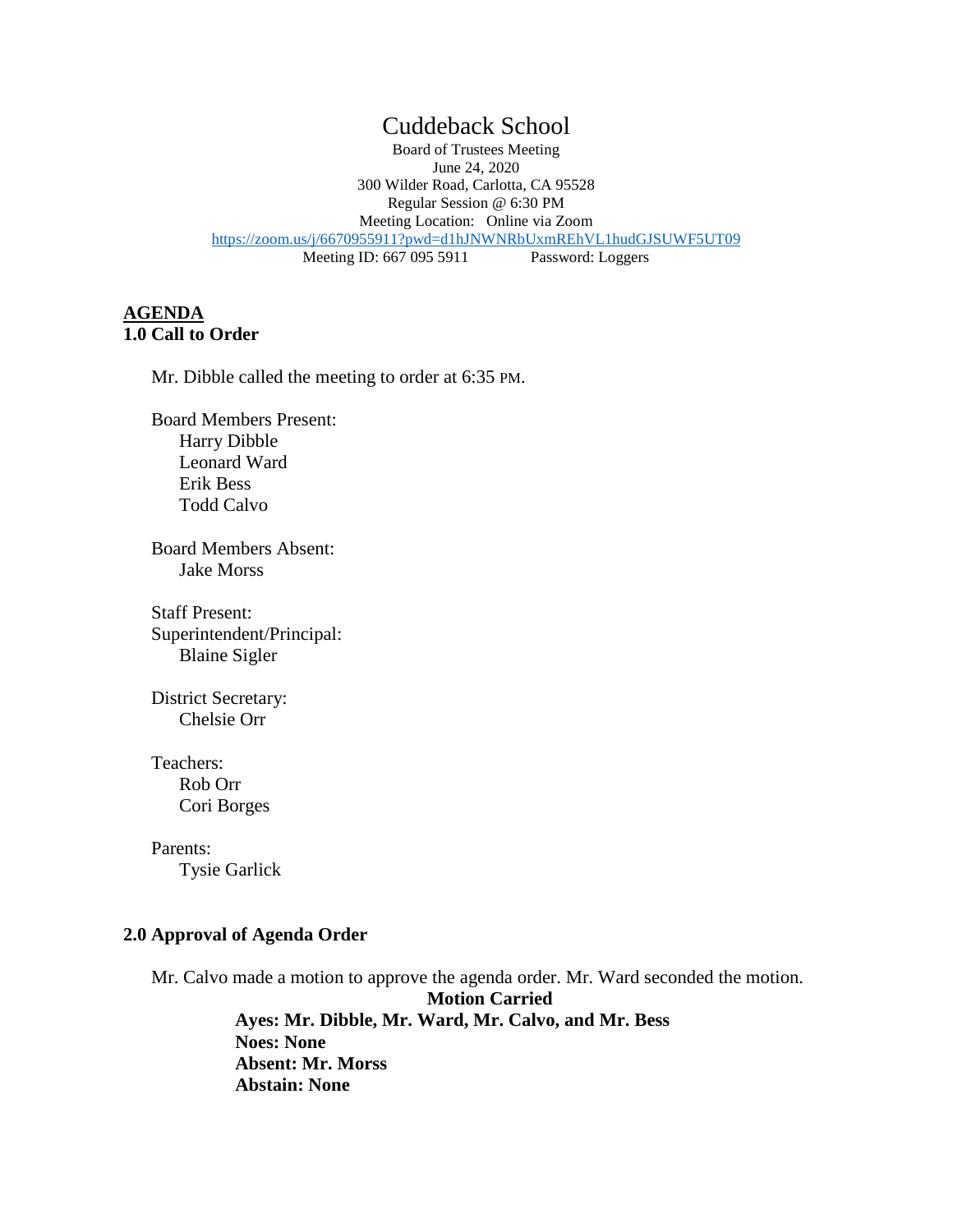#### **3.0 Consent Agenda**

3.1 Approval of Minutes 3.2 Approval of Warrants 3.3 Water Test Results

Mr. Bess made a motion to approve the consent agenda. Mr. Ward seconded the motion.

**Motion Carried Ayes: Mr. Dibble, Mr. Ward, Mr. Calvo, and Mr. Bess Noes: None Absent: Mr. Morss Abstain: None**

#### **4.0 Community Comment**

Mrs. Borges thanked the board for their support with helping to cover the costs of the increase insurance costs.

#### **5.0 Public Hearings**

5.1 Education Protection Account for 2020-2021

5.2 Cuddeback Union School District Budget for 2020-2021 (*Including discussion of balances in excess of minimum reserve requirements)*

### **6.0 Information, Discussion, Possible Action Items**

6.1 Possible Action Item: *Consider Approval of Board Resolution #2019-2020-07 Regarding Education Protection Account*

Mr. Calvo made a motion to approve Board Resolution #2019-2020-07 Regarding Education Protection Account. Mr. Bess seconded the motion.

> **Motion Carried Ayes: Mr. Dibble, Mr. Ward, Mr. Calvo, and Mr. Bess Noes: None Absent: Mr. Morss Abstain: None**

6.2 Possible Action Item: *Consider Adoption of 2020-2021 Cuddeback Union School District Proposed Budget*

The Board discussed at length regarding the deferral process Cuddeback is expecting over the next two years. Cuddeback is expecting budget revisions in mid-August.

Mr. Bess made a motion to adopt the 2020-2021 proposed budget. Mr. Ward seconded the motion.

> **Motion Carried Ayes: Mr. Dibble, Mr. Ward, Mr. Calvo, Mr. Morss and Mr. Bess**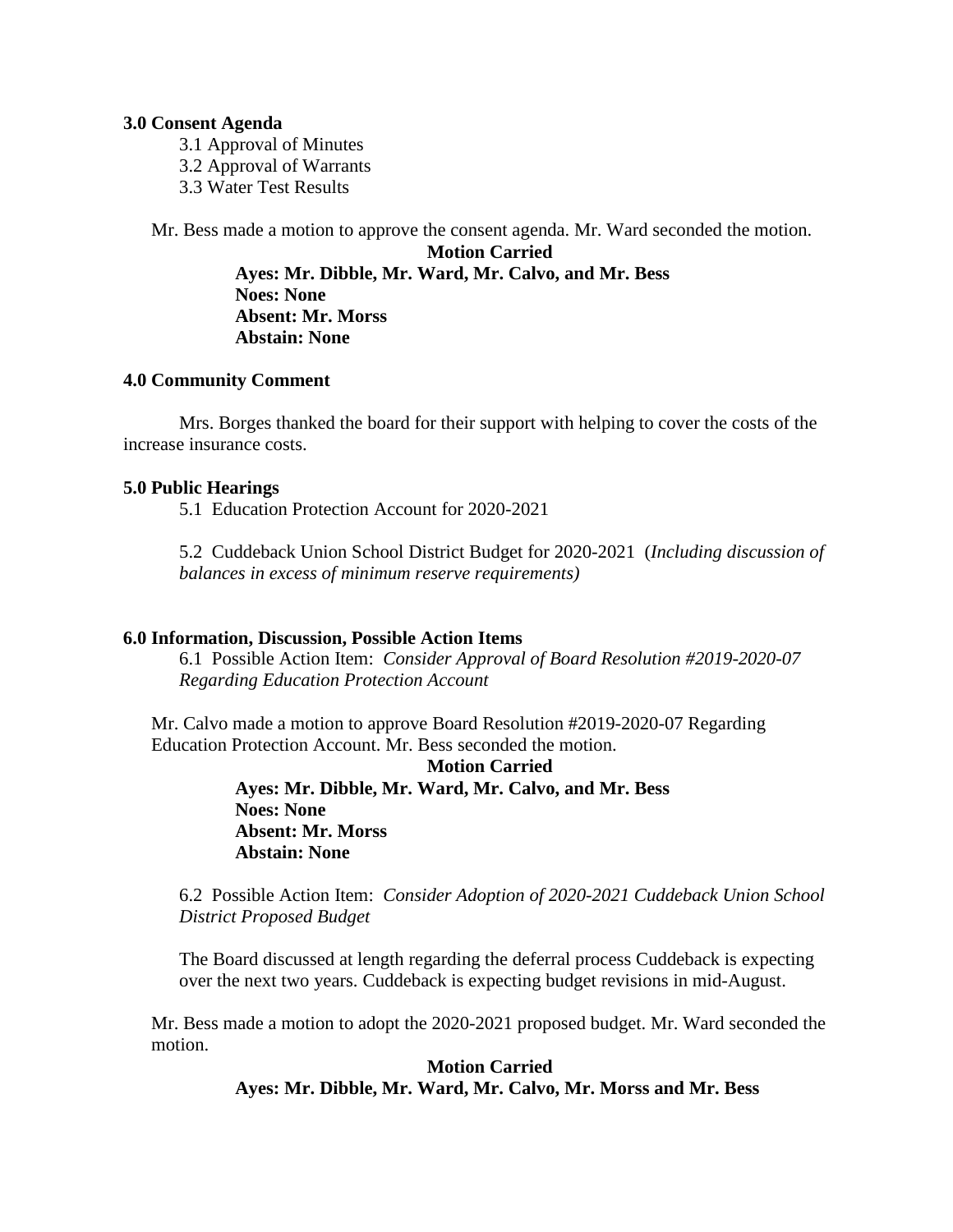**Noes: None Absent: Mr. Morss Abstain: None**

6.3 Possible Action Item: *Consider Approval of COVID-19 Operations Written Report*

This report addresses the changes and impact on Cuddeback due to Covid-19, such as the school campus closure, weekly distance-learning packets, etc. The report will be posted on the Cuddeback website.

Mr. Ward made a motion to approve the COVID-19 Operations Written Report. Mr. Bess seconded the motion.

> **Motion Carried Ayes: Mr. Dibble, Mr. Ward, Mr. Calvo, and Mr. Bess Noes: None Absent: Mr. Morss Abstain: None**

6.4 Possible Action Item: *Consider Approval of Board Resolutions #2019-2020-08 and #2019-2020-09 to Transfer Funds to/from Special Reserves*

This is a yearly process to balance the year-end budget.

Mr. Bess made a motion to approve Board Resolutions #2019-2020-08 and #2019-2020- 09. Mr. Ward seconded the motion.

> **Motion Carried Ayes: Mr. Dibble, Mr. Ward, Mr. Calvo, and Mr. Bess Noes: None Absent: Mr. Morss Abstain: None**

6.5 Possible Action Item: *Consider Approval of Warrant Distribution Authorization Form CS-1 and Certification Form CS-7 for the 2020-21 School Year*

Mr. Calvo made a motion to approve the Warrant Distribution Authorization Form CS-1 and Certification Form CS-7 for the 2020-21 School Year the consent agenda. Mr. Ward seconded the motion.

> **Motion Carried Ayes: Mr. Dibble, Mr. Ward, Mr. Calvo, and Mr. Bess Noes: None Absent: Mr. Morss Abstain: None**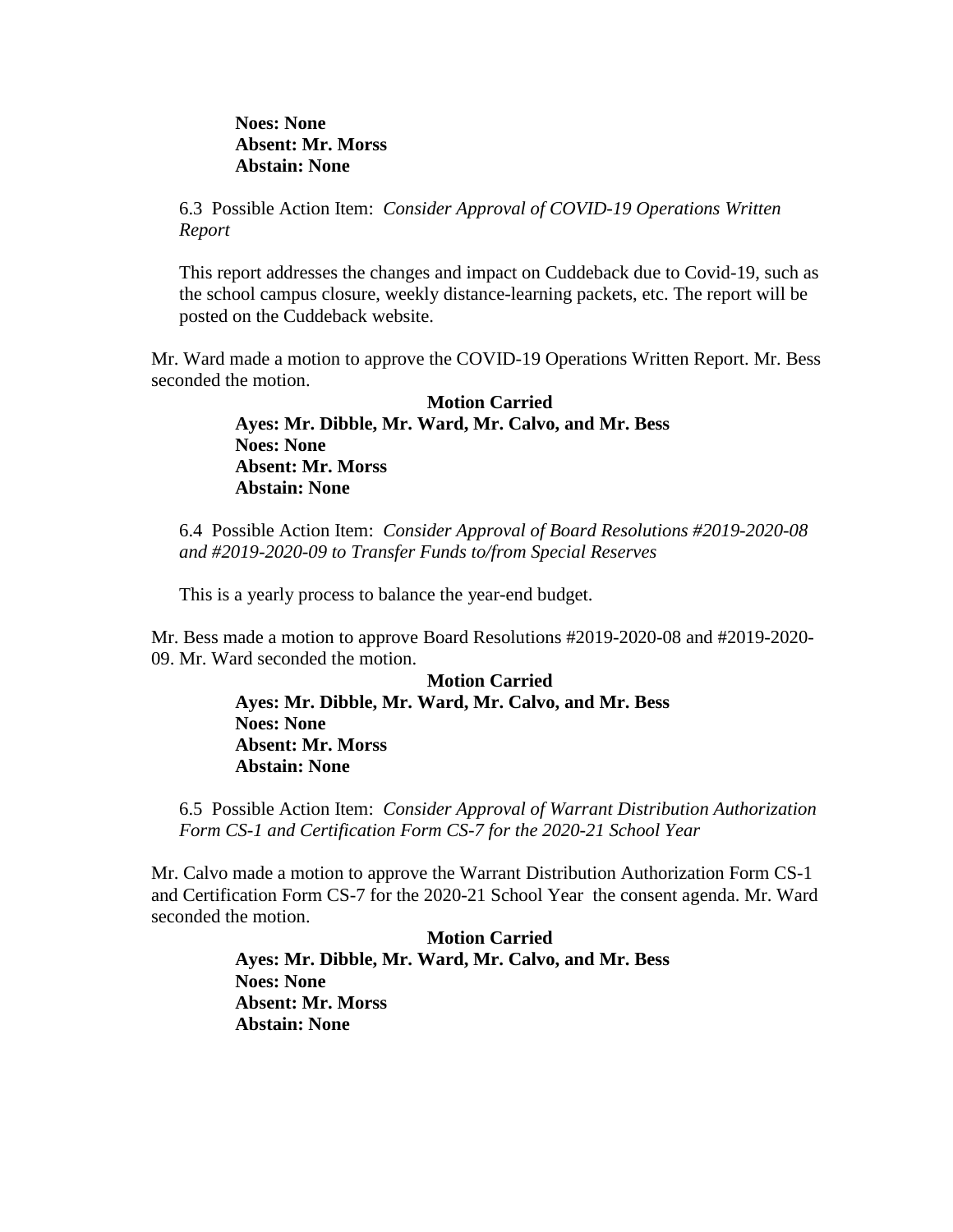6.6 Possible Action Item: *Consider Approval of Agreements for Business Services and IT Support with Fortuna UHSD for 2020-21*

Although the cost for business services have increased, Cuddeback is

Mr. Dibble made a motion to approve the agreements for business services and IT support with FUHS. Mr. Calvo seconded the motion.

> **Motion Carried Ayes: Mr. Dibble, Mr. Ward, Mr. Calvo, and Mr. Bess Noes: None Absent: Mr. Morss Abstain: None**

6.7 Information Item: *Williams Quarterly Uniform Complaint Report*

Another positive quarterly Williams uniform complaint report with 0 complaints.

## **7.0 Superintendent's Report**

Mr. Sigler would like to recognize the outstanding job our teachers did quickly switching to distance learning during the covid-19 school closure.

 $8<sup>th</sup>$  grade graduation was conducted via zoom. There were a couple technical difficulties, but, overall, the ceremony was nice.

Terri Dillingham was awarded the classified employee of the year! Although she wasn't able to attend the ceremony, she was featured on the HCOE website and we thank her for her outstanding service to Cuddeback school and the children she serves breakfast and lunch to every day.

Continuity of learning plan is due in September and will take the place of the mini LCAP.

Mr. Sigler and The Board discussed various scenarios for the coming school year.

## **8.0 Board Reports**

Mr. Ward thanked Mr. Sigler for how well he handled the school closure situation. He also thanked the teachers for doing such a great job.

The Board also thanked the Bess family for bringing lunch to the teachers on the last day for packet pickup.

Mr. Dibble congratulated the  $8<sup>th</sup>$  graders for their accomplishments. He enjoyed the zoom graduation and wished them well.